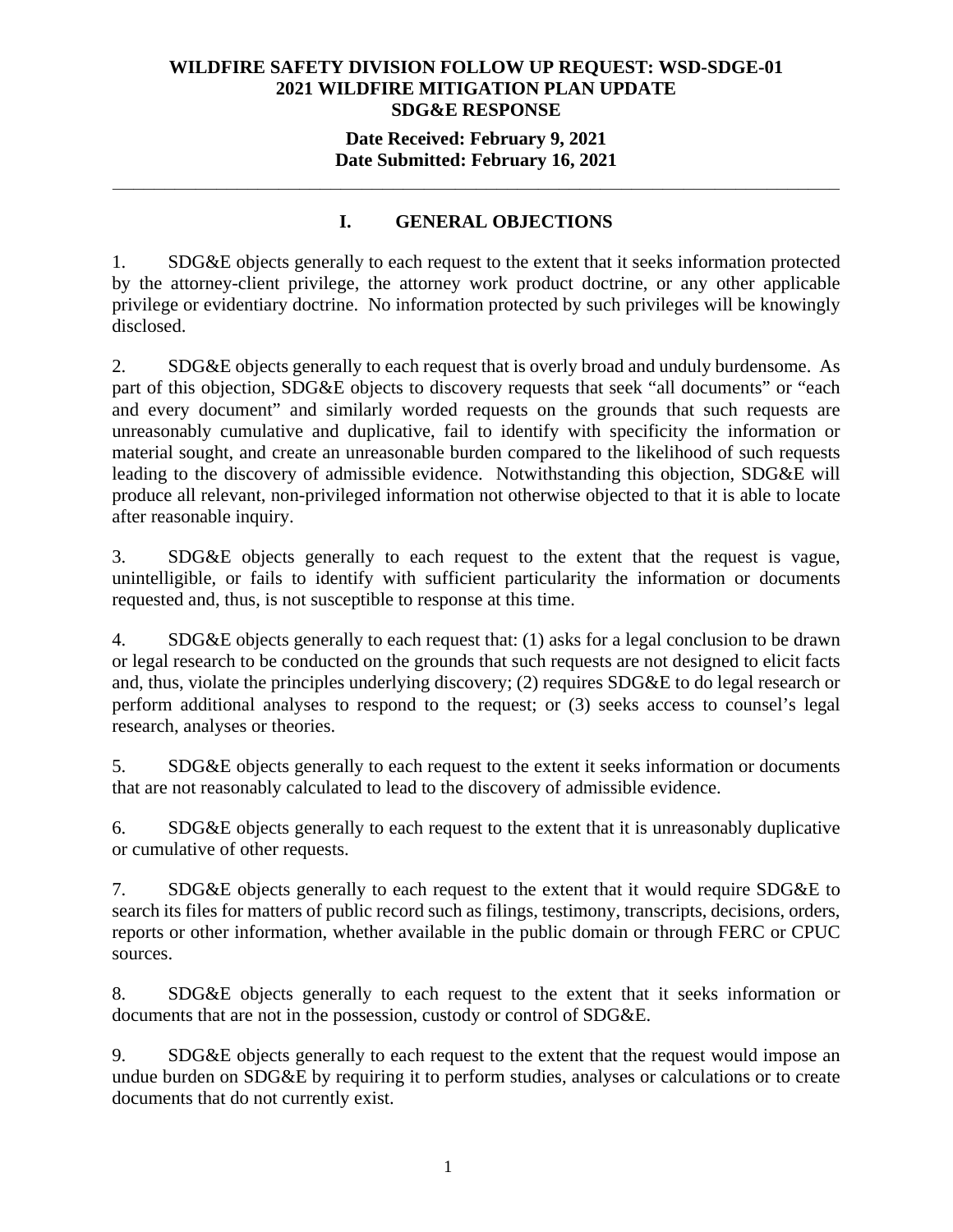# **WILDFIRE SAFETY DIVISION FOLLOW UP REQUEST: WSD-SDGE-01 2021 WILDFIRE MITIGATION PLAN UPDATE SDG&E RESPONSE**

## **Date Received: February 9, 2021 Date Submitted: February 16, 2021**

**\_\_\_\_\_\_\_\_\_\_\_\_\_\_\_\_\_\_\_\_\_\_\_\_\_\_\_\_\_\_\_\_\_\_\_\_\_\_\_\_\_\_\_\_\_\_\_\_\_\_\_\_\_\_\_\_\_\_\_\_\_\_\_\_\_\_\_\_\_\_** 

10. SDG&E objects generally to each request that calls for information that contains trade secrets, is privileged or otherwise entitled to confidential protection by reference to statutory protection. SDG&E objects to providing such information absent an appropriate protective order.

#### **II. EXPRESS RESERVATIONS**

1. No response, objection, limitation or lack thereof, set forth in these responses and objections shall be deemed an admission or representation by SDG&E as to the existence or nonexistence of the requested information or that any such information is relevant or admissible.

2. SDG&E reserves the right to modify or supplement its responses and objections to each request, and the provision of any information pursuant to any request is not a waiver of that right.

3. SDG&E reserves the right to rely, at any time, upon subsequently discovered information.

4. These responses are made solely for the purpose of this proceeding and for no other purpose.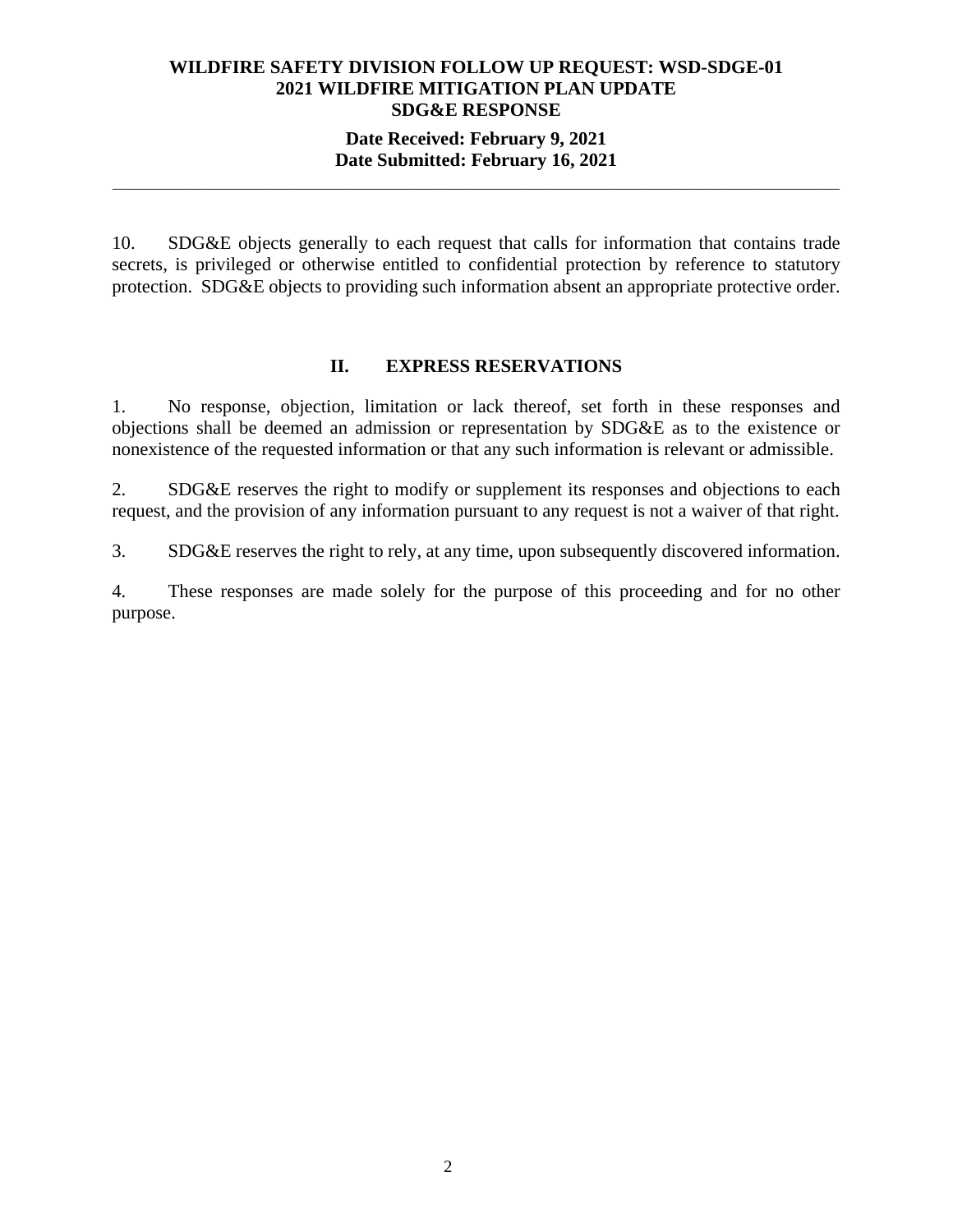## **WILDFIRE SAFETY DIVISION FOLLOW UP REQUEST: WSD-SDGE-01 2021 WILDFIRE MITIGATION PLAN UPDATE SDG&E RESPONSE Date Received: February 9, 2021**

# **Date Submitted: February 16, 2021 \_\_\_\_\_\_\_\_\_\_\_\_\_\_\_\_\_\_\_\_\_\_\_\_\_\_\_\_\_\_\_\_\_\_\_\_\_\_\_\_\_\_\_\_\_\_\_\_\_\_\_\_\_\_\_\_\_\_\_\_\_\_\_\_\_\_\_\_\_\_**

#### **III. RESPONSES**

## **QUESTION 1:**

Identify where in the WMP Update we can find how target metrics and performance metrics for 2020 compared, and how this comparison informed the current wildfire mitigation plan.

#### **OBJECTION:**

SDG&E objects to this request on the grounds set forth in General Objection Nos. 2, 5, and 9. Subject to the foregoing objections, SDG&E responds as follows.

#### **RESPONSE 1:**

Target metrics and performance metrics were not directly compared in SDG&E's 2021 WMP Update. In response to data request from the Public Advocates Office, SDG&E recently prepared an expanded WMP Table 5.3 to directly compare its 2020 targets and performance. Please refer to the attached "2021WMP CalPA-SDGE DR1 Q10."

As discussed with the Wildfire Safety Division (WSD) on February 10, 2021, comparing target metrics and performance can inform the Wildfire Mitigation Plan in a few ways. Some targets, such as SDG&E's Corrective Maintenance Program (CMP) inspections, are cyclical in nature and will not change based on performance. Other targets are based upon completing a certain amount of work during the three-year WMP cycle. For these targets, the past performance will inform whether the program needs to be accelerated or decelerated in future years to meet the goal of the full three-year cycle. Lastly, some targets are created for new programs that require time to ramp up. The performance related to these targets will inform the plan moving forward as SDG&E has the opportunity to get these programs in place, understand obstacles that arise, and see how quickly these targets can accelerate.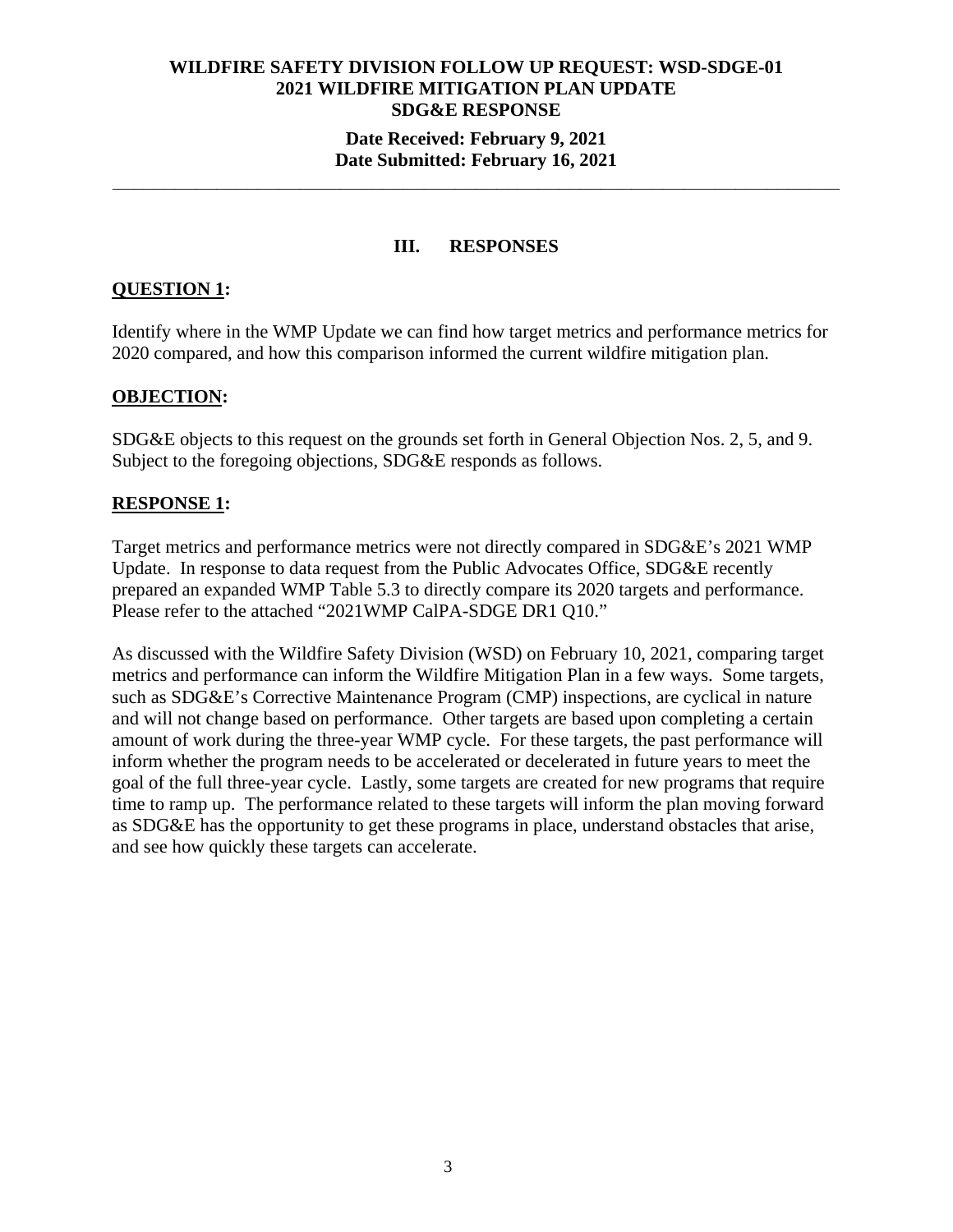# **WILDFIRE SAFETY DIVISION FOLLOW UP REQUEST: WSD-SDGE-01 2021 WILDFIRE MITIGATION PLAN UPDATE SDG&E RESPONSE Date Received: February 9, 2021**

#### **Date Submitted: February 16, 2021 \_\_\_\_\_\_\_\_\_\_\_\_\_\_\_\_\_\_\_\_\_\_\_\_\_\_\_\_\_\_\_\_\_\_\_\_\_\_\_\_\_\_\_\_\_\_\_\_\_\_\_\_\_\_\_\_\_\_\_\_\_\_\_\_\_\_\_\_\_\_**

## **QUESTION 2:**

Identify where in the WMP Update we can find a prioritized list of wildfire risks with accompanying descriptions of these risks, including their main drivers.

#### **OBJECTION:**

SDG&E objects to this request on the grounds set forth in General Objection Nos. 2, 5, and 9. Subject to the foregoing objections, SDG&E responds as follows.

## **RESPONSE 2:**

SDG&E's list of wildfire risks is included in WMP Table 7.1. The overall ranking of those risks across transmission and distribution is provided below. It is important to note that SDG&E's mitigation initiatives attempt to address overall ignition risks regardless of how the causes are prioritized year-to-year. This is due to the fact that ignition causes could vary year-to-year which would make it challenging and inefficient to shift programs frequently. Additionally, the consequences of ignitions could be as catastrophic regardless of whether an ignition cause is ranked at the top or at the bottom of a list in any given year. SDG&E's goal is to lower the overall ignition potential across all cause categories. When looking at the top causes of ignitions at SDG&E, it's important to consider factors that could be influencing those types of ignitions. For example, while vehicle and balloon contacts are at the top of the list for SDG&E, however, both are customer driven contacts and are not a result of equipment failure, a lack of maintenance, high winds, animal contacts or vegetation contacts. More specifically, balloon contacts result from customers releasing conductive metallic foil balloons into the air ( "foil" balloons, and often referred to as Mylar® balloons) while vehicle contacts are typically a result of human error that leads to a crash into a facility. This means that these two types of ignitions are adversely impacted by having a large population density.